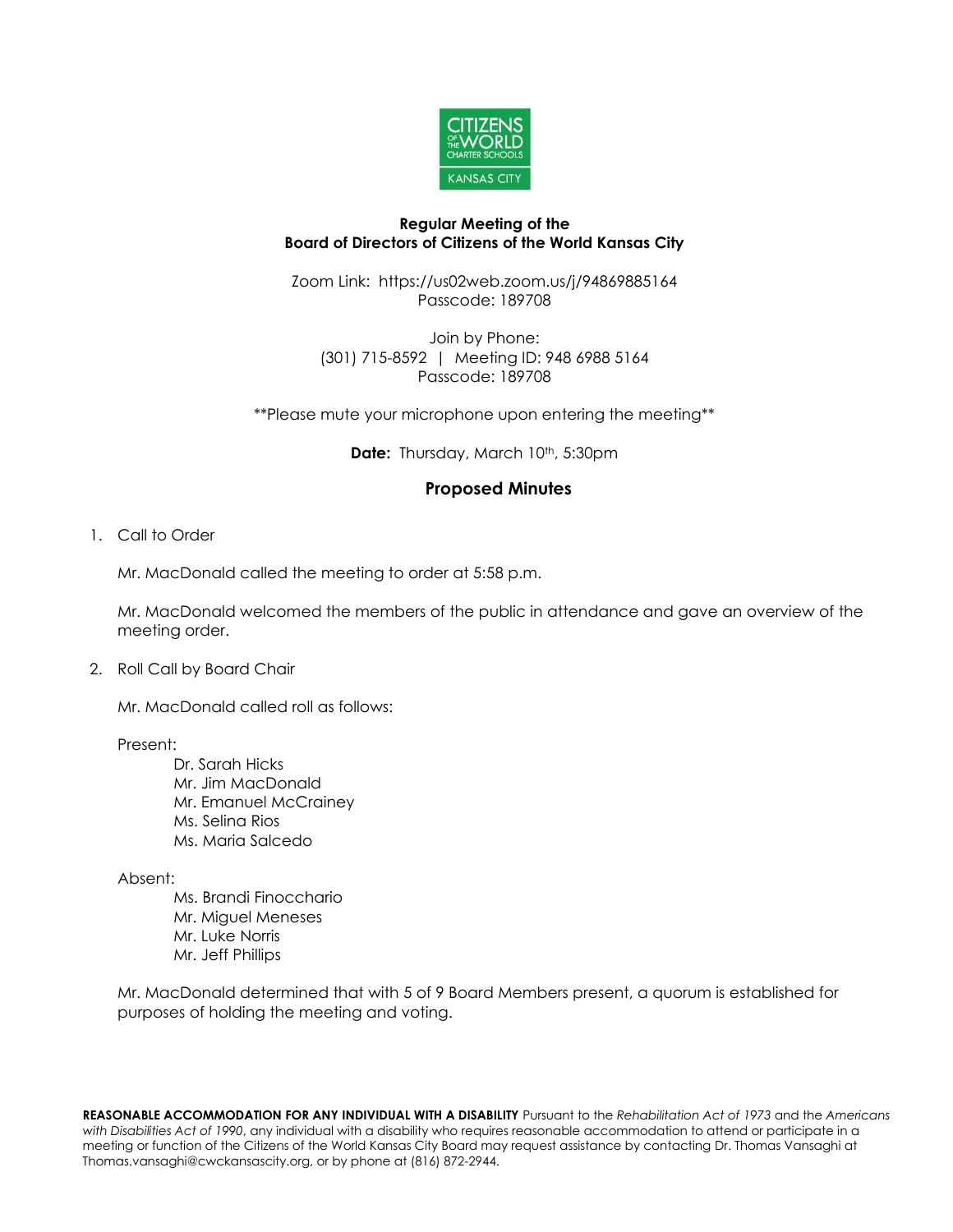3. Review & Consideration of Proposed Agenda

Mr. MacDonald asked to add a Resolution to set the April Board Meeting as the Annual Meeting, included in Agenda Item #7.

*Mr. Maccrainey moved to approve the agenda as modified and Dr. Hicks provided a second to the motion. The motion was unanimously approved with none abstaining.* 

4. Public Comments

*Note: Individuals from the public will be provided up to 3 minutes to provide comments. If you would like to request to make a public comment, please add your name in the chat section of Zoom; the Board Chair will invite individuals by name and in order to provide comment.*

Mr. MacDonald introduced himself, thanked the public on the call, and provided an overview of the public comment process and guidelines. Mr. MacDonald then invited public comment; no public comment was made.

- 5. Consent Agenda
	- a. Review & Consideration of minutes from the February 17th, 2022 regular meeting of the Board
	- b. School Dashboard
	- c. Strategic Plan Dashboard
	- d. Board & Committee Calendar

Mr. MacDonald presented the Consent Agenda and asked the Board if any member wanted to remove an item off of the Consent Agenda in order to further discuss and/or solely vote on that item; no member did.

*Dr. Hicks moved to approve the Consent Agenda as proposed and Ms. Rios provided a second. The motion was unanimously approved with none abstaining.*

- 6. Monthly Finance Report (Mr. Jeff Phillips)
	- a. Finance Committee Report

With Mr. Phillips not available at this meeting, Mr. Brennan presented the Finance Committee report.

Mr. Brennan shared that Ms. Kaiser-Caplan (the school's grant writer) provided an update to the Committee on the status of pending grants, which EdOps incorporated into the Financial Report tonight. The Committee also discussed facilities planning for the middle school and continue to be in discussions with our potential partner and there is line-of-sight to approval.

Mr. Brennan presented the monthly financials, first highlighting that page 5's Balance Sheet shows a cash balance of \$748k. Page 6's Income Statement shows year-to-date revenue is at \$4.4m against a budget of \$4.4m. Year-to-date expenses are \$4.9m against a budget of \$4.5m, with the variance still mostly due to student expenses tied to ESSER funds and covid response. This results in a net income loss of (-\$482k) against a budget loss of (-\$89k), showing \$393k behind budget.

He reported that, for forecasting purposes, the school has: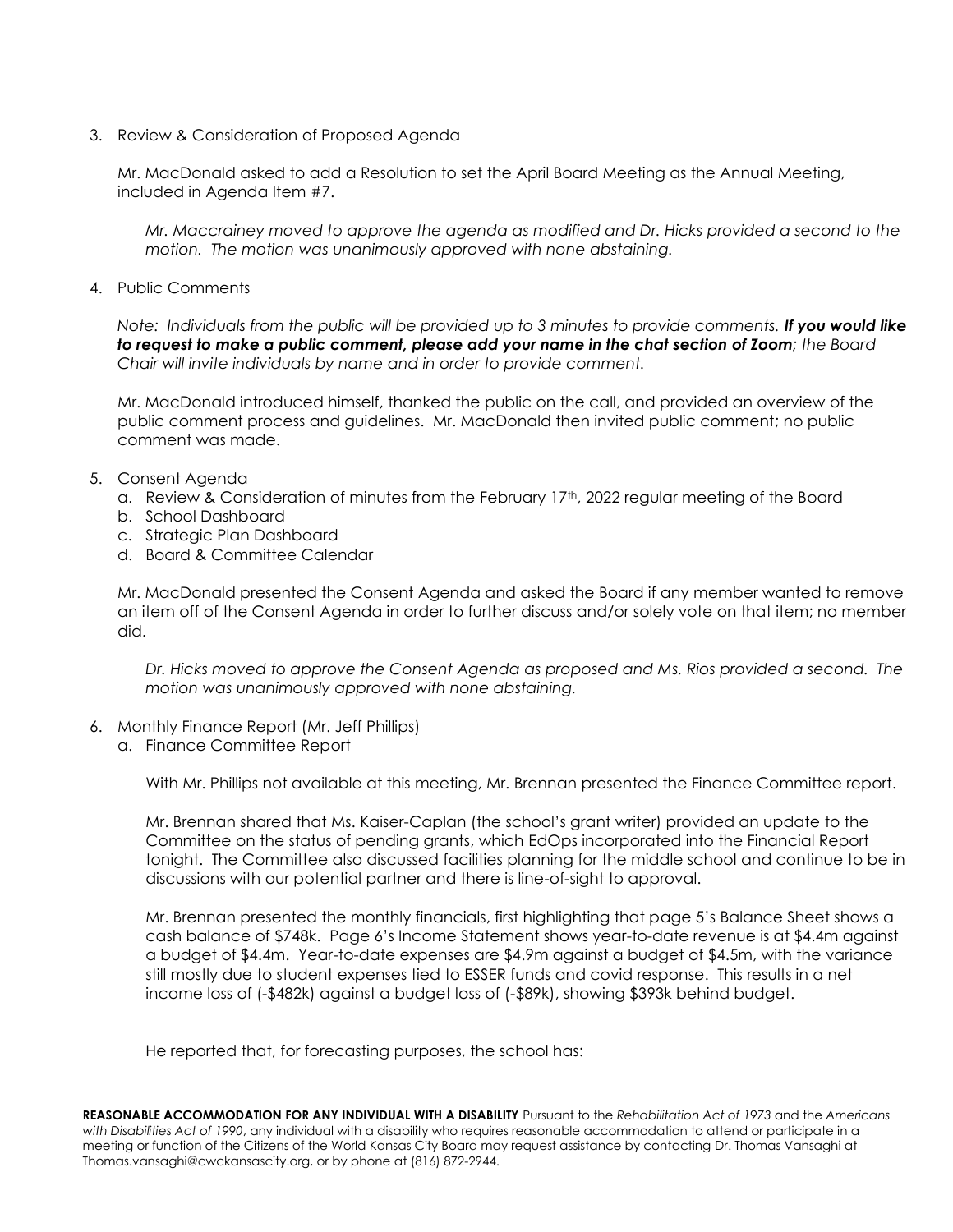- Received 46% of the \$840k Private Grants & Donations amount.
- Decreased the "Earned Fee" line by \$32k based on current low levels of after-school care fee collections. This will be mostly offset by lower-than-budgeted after-care salaries.
- Increased Federal Revenue by \$320k for the primary bulk of ESSER-III FY22 funds.
- Reduced Salary expense by \$41k

This now means annual revenue is projected at \$6.8m, as budgeted. Expenses are projected at \$7.5m against a budget of \$6.8m, resulting in a projected Net Income of (-\$674k) and a projected 27 Days of Cash on Hand.

Mr. Brennan further noted that additional conversation was held earlier today that he wanted to share. He noted that the \$840k of Private Grants & Donations still comprises \$117k of as-yetunidentified revenue with an additional \$150k slotted for the Charter School Growth Fund grant. The conversation today appeared to cast serious doubt on the viability of collecting that revenue and indicated that the school should no longer consider that grant as incoming. Therefore, removing that specific grant gives a more accurate forecast of (-\$822k) in Net Income and a projected end of year Cash Balance of \$552k.

Mr. MacDonald asked a question on ACE and staff salaries; Mr. Brennan answered.

Mr. MacDonald asked if the ADA forecast already incorporated the school's current standing of lower-than-expected enrollment and attendance. Mr. Brennan confirmed, showing that the financials were based on 510 students and 86.6% ADA.

b. Review & Consideration of Monthly Financials (February 2022), including Check Register

Mr. Brennan reported that the Finance Committee did not denote anything on the Financials or Check Register out of the ordinary and recommended acceptance; Mr. MacDonald affirmed.

*Dr. Hicks moved to approve the Finance Report and Check Register as proposed and Ms. Rios provided a second. The motion was unanimously approved with none abstaining.*

- 7. Board Committees
	- a. Diversity Committee
		- i. Board Member Term Expirations: Mr. Miguel Meneses & Ms. Maria Salcedo
		- ii. 2022-2023 Board Officer Elections

Mr. MacDonald stated that after reviewing the bylaws, he believes that there needs to be a prior resolution to denote an annual meeting at which officer elections will be held. Therefore, he is proposing to do so now and recognize the regular April meeting as the "Annual Meeting" and hold officer elections then. He also stated that he would like a related motion to extend officer terms from expiring in March to expiring in April.

*Ms. Salcedo moved to recognize the Regular April Board of Directors Meeting additionally as the Annual Meeting of the Board of Directors and designate that Board officer elections shall be held at that meeting. Mr. Mccrainey provided a second. The motion was unanimously approved with none abstaining.*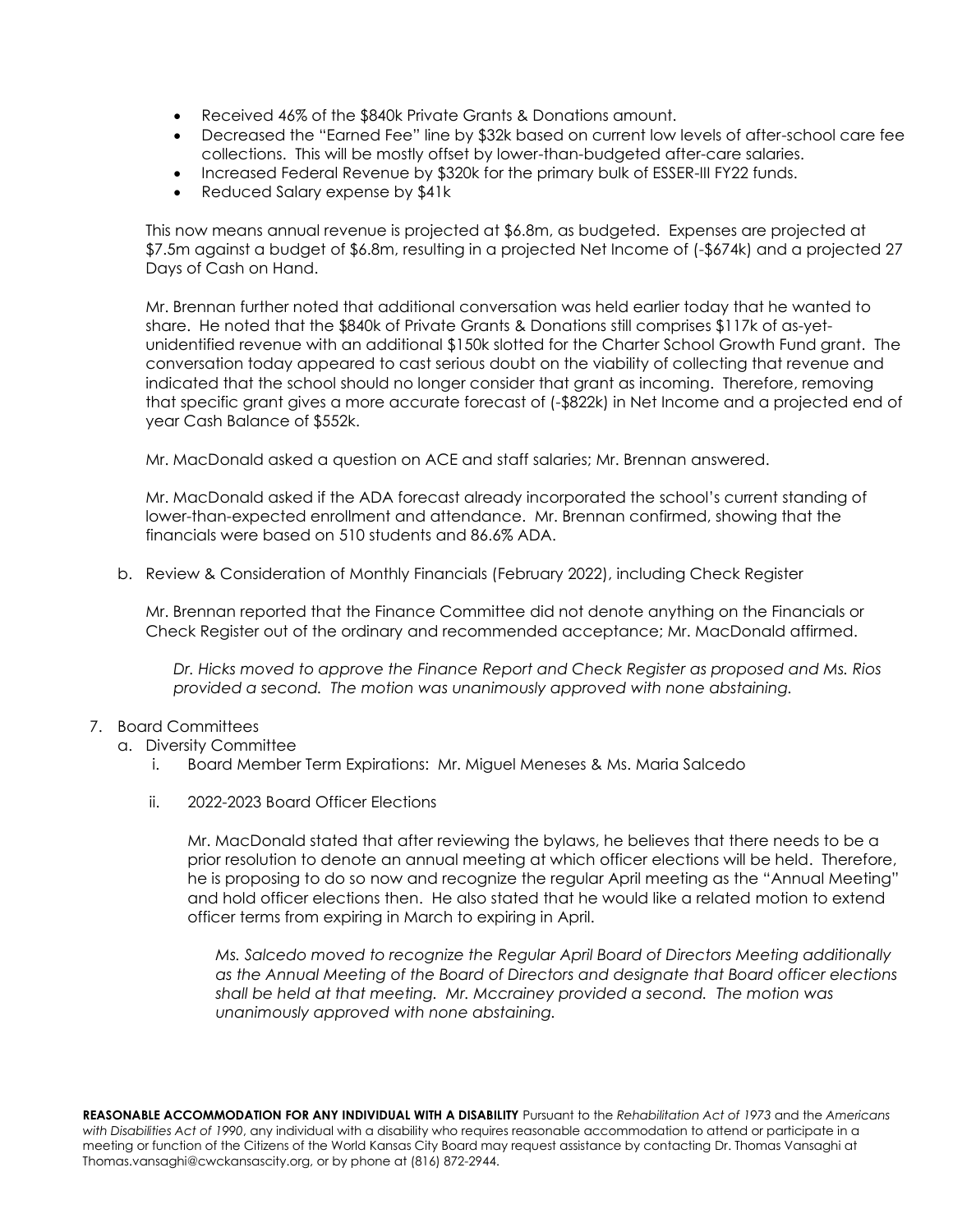*Dr. Hicks moved to extend the current Board officer terms until the so-designated Annual Meeting in April. Ms. Salcedo provided a second. The motion was unanimously approved with none abstaining.*

### 8. New Business

a. Review & Consideration of the 2022-2023 Academic Calendar (Dr. Danielle Miles)

Dr. Miles presented a draft proposal of the 2022-2023 Academic Calendar. She highlighted the following changes:

- The first day of school would be August  $24<sup>th</sup>$ .
- The calendar would change to quarters instead of trimesters. Dr. Miles explained that this is primarily driven by the school's graduating 8<sup>th</sup> graders enrolling in signature high schools. By the application deadlines, the trimester schedule only provides one data set of grades which results in admissions difficulty; quarters would provide a needed second data set.
- A change to the two weeks of conferences: teachers and students would be in school (fullday) on Wednesday and teachers would stay to hold conferences until 8p. Thursday would be no school, but teachers would hold conferences 8a-8p, then there would be no school Friday to accommodate and balance the extended teacher schedules earlier in the week.
- Spring Break must align with the potential middle school partner.
- The last day of school is still before Memorial Day
- The school day would be extended by 15 minutes, potentially now 8a-3:30p. This results in additional instructional hours (1,148 calendared hours – up from 1,134 hours in 2021-22).

*Dr. Hicks moved to approve the 2022-2023 Academic Calendar as proposed and Ms. Rios provided a second. The motion was unanimously approved with none abstaining.*

# 9. Executive Director's Report (Dr. Thomas Vansaghi)

a. Student Support Services Review (Mrs. Johanna Chambers)

Mrs. Chambers introduced the school's Student Support Team, including Ms. Byrd-Primos (School Social Worker), and provided data on the programs she oversees:

- 100 students are participating in the Harvesters Back Snacks program and receive food to take home every Friday.
- 21 students have qualified for McKinney-Vento services, including 12 students have received transportation via taxi to and from school.
- More than 71 families have received uniform assistance
- 48 families have received referrals for other community resources.

Mrs. Chambers also introduced Ms. Mariah Friend (School Nurse) and Ms. Lori Grove (Health Aide) and provided data on the health programs they oversee:

- As of March 9, there have been 2,524 visits to the health office
- 27 staff and 70 students are currently participating in the covid-19 pool testing program
- Approximately 100 students have been tested for covid-19 by our nurses
- 300 vaccinations were given at clinics onsite at Citizens.

Mrs. Chambers then introducted Ms. Ashley Huggans (Behavior Coach) and provided data relevant to her work:

• Ms. Huggans has provided support to 410 out-of-classroom behavior referrals, comprising 85 students.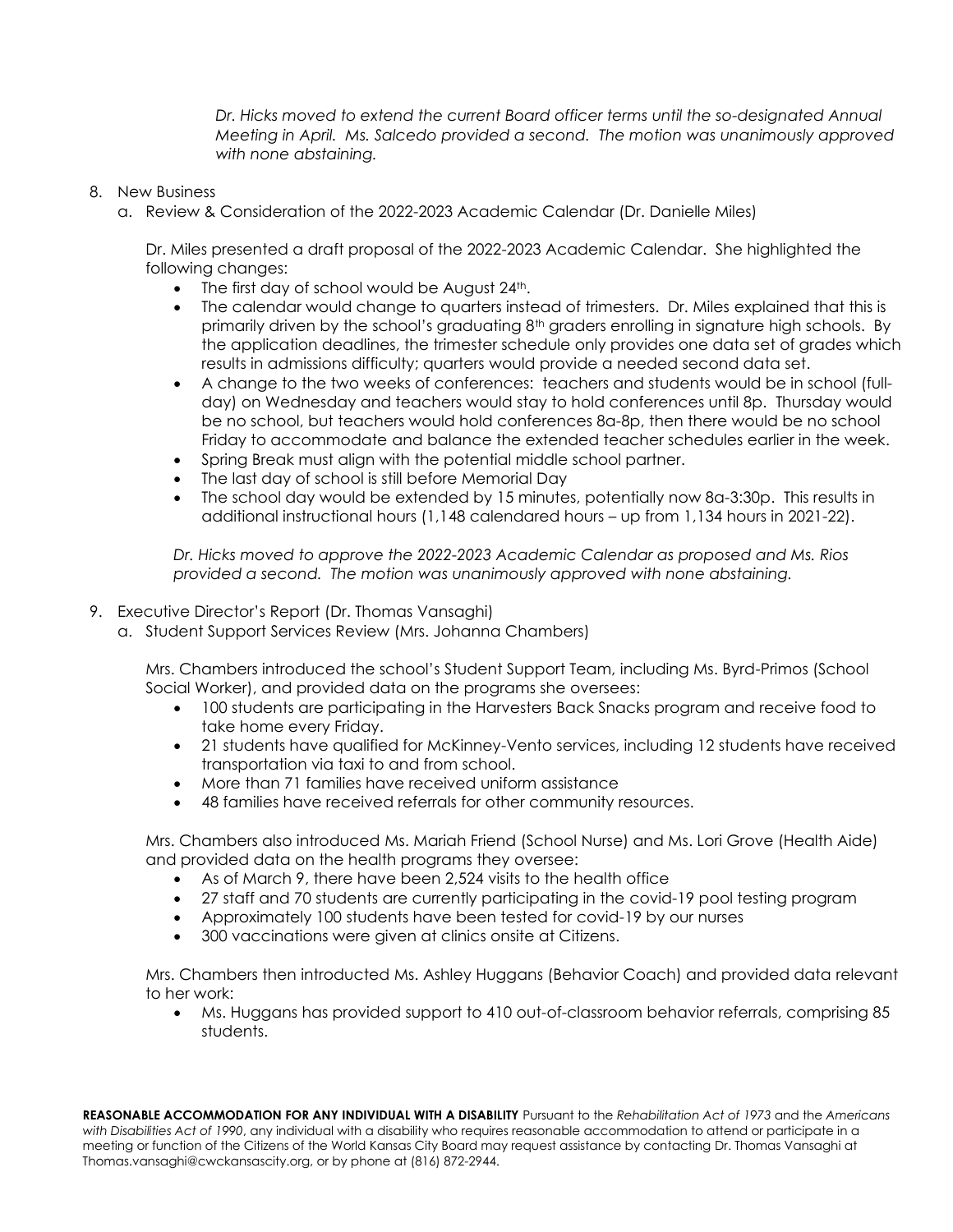• These referrals comprise emotional regulation, peer mediations, restorative practices, and/or disruptive/disrespectful behavior.

Lastly, Mrs. Chambers provided data on the work she herself supports:

- She has provided 13 students with 1:1 mental health of skills-based counseling this year
- More than 15 families have been given referrals for outside counseling
- She provided services to 2 full classroom groups
- 3 classrooms participated in a 10-week social-emotional learning program through Campfire Heartland
- She has supported 3 partnerships with community-based agencies for mental health services.

Mrs. Chambers also cast her vision for the school's social services growth plan, including:

Social-Emotional Learning

- 3 staff will attend a 7-day Conscious Discipline Institute in July
- 2 full-day staff trainings for both Conscious Discipline and Restorative Practices are planned for Summer Institute
- Implementation teams comprised of teachers and other staff will be developed to drive coaching and monitor fidelity for both Conscious Discipline and Restorative Practices.
- Parent education groups will promote consistency across home and school, and improve parent engagement.

Mental Health

- Strengthen partnerships with Truman Health, Operation Breakthrough, and Child Abuse Prevention Association to increase 1:1 therapy capacity
- Teacher training on mental health issues
- Tier 1 interventions to educate students on mental health related issues
- Longer term goal to be a practicum site for MSW students

Behavior Support

- Skills groups for conflict resolution, healthy friendships
- Peer mediation program aligned with Restorative Practices will be developed
- Improved fidelity to Response to Intervention
- Provide consistent support for the Middle School

Health Services

- Tier 1 groups on puberty, nutrition, and injury prevention
- Health progress reports on individual students along with individualized resources to support student health needs
- Resource fairs to help parents connect to community partners
- Parent education around health-related issues

Personnel Growth

- Add Behavior Coach to Middle School
- Add Guidance Counselor for career readiness planning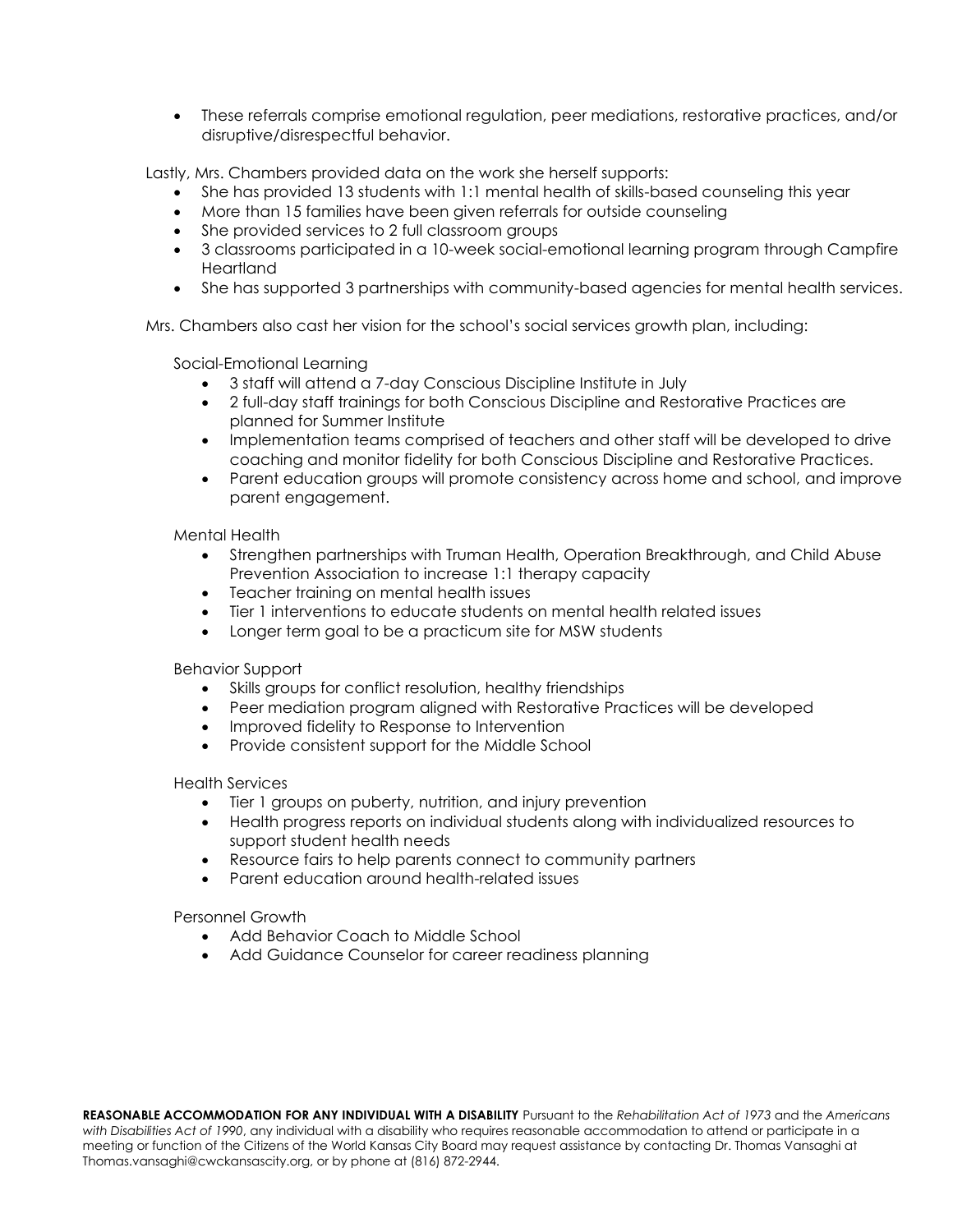Dr. Hicks asked how the Student Support Team currently supports both campuses? Mrs. Chambers replied that the middle school has not received the same level of support; currently, Mrs. Gripp and Mr. Fierro provide as-needed support. This is the primary area of growth for her team next year.

Ms. Rios expressed appreciation for Social-Emotional Learning, conscious discipline, and the team's covid response; she asked what the biggest anticipated barriers are going into next school year? Mrs. Chambers replied, buy-in; it's one thing to *learn*, it's another to *do*. She is wanting to make sure the perspective changes from being "one more thing on the plate," to "it is the plate." Another challenge is student mobility, especially coming out of covid, and establishing short-term routine and long-term community.

Ms. Rios asked how accountability and support for teachers will look like? Mrs. Chambers said that she is looking forward to working on exactly that! Dr. Miles added that she will also get the leadership trained on the same methodology so they can be teachers-to-the-faculty too, along with ensuring the same common language and same expectations.

Dr. Hicks noted that DESE will host live-stream events for teacher health twice per month for the next three months; she will send links to Mrs. Chambers.

Mr. MacDonald expressed appreciation and underscored the importance of the school's commitment to Social-Emotional Learning. He said the commitment and care from Mrs. Chambers' team is evident.

b. Board of Directors Annual Assessment

Dr. Vansaghi reminded the Board that they undergo an annual assessment, which is upcoming. He affirmed that the best practice is a self-assessment, which will be led by consultant Kent Peterson. The last time this exercise was completed was August 2020, so he believes updated data will be beneficial to the Board. Each board member will receive an assessment via email this month and Mr. Peterson will present data at the April meeting.

c. Update on Executive Director Search Committee & Process

Dr. Hicks and Ms. Finocchario continue to work with On-Ramps in their national search. One candidate has completed the initial committee interview; other candidates are moving into that level as well. On-Ramps will then lead next steps, including a "thought exercise" (scenarios/challenges), then a full search committee interview, then interviews with broader stakeholders (parents, staff, CWCS, etc.).

Dr. Hicks shared that the ideal timeline to present a candidate is the April board meeting, but that may trail to the May meeting.

Mr. MacDonald expressed appreciation to Dr. Hicks and Ms. Finocchario for their Committee service and leadership.

d. Update on Middle School Facility Search & Process

Dr. Vansaghi recapped an email update that was sent to the community yesterday. Citizens is in final phases of conversation with Metropolitan Community College for space in a building a few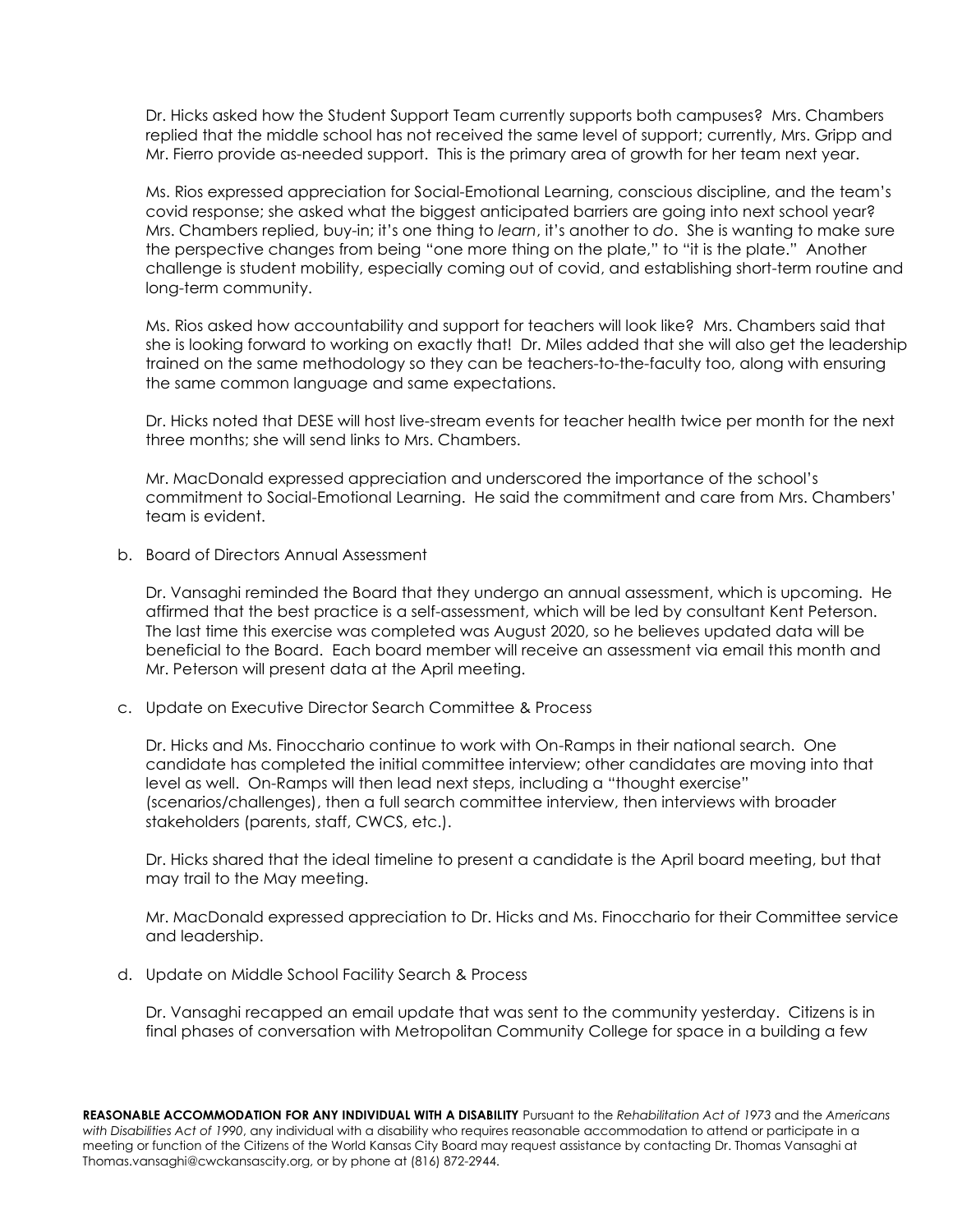blocks north of the Elementary, including an entire floor, space in another floor, and space for electives in their larger campus.

Mr. MacDonald shared enthusiasm about the partnership opportunity.

e. Annual Fundraising Plans, Read-A-Thon, and Event (Ms. Katherine Corliss)

Ms. Corliss reported that the annual fund-raising efforts now include 100% Board participation. That threshold is impactful for when the school asks for other community grants, and expressed appreciation.

She also reported that a Read-A-Thon fundraiser is slated to begin in April and the parent committee is working on selling parking spaces for the St. Patrick's Day Parade as a fund-raiser.

f. Student Recruitment Update (Ms. Katherine Corliss)

Ms. Corliss provided a quick overview of the new student lottery. She shared she is continuing work on in-person recruitment with a key focus on re-enrollment.

Mr. MacDonald asked if there were upcoming outreach opportunities? Ms. Corliss confirmed that there are no calendared city-wide/SchoolAppKC tour events, but she is hosting standing school tours multiple times throughout each week. She reported tours are one of the most effective tactics – Citizens is best in person, not just describing constructivism, but actually seeing the impact in the classrooms. Not having in-person events has been a challenge but she is refocusing on supporting as many in-person activities as possible.

Dr. Vansaghi also announced that Ms. Corliss received a fantastic opportunity with her church and will be transitioning out of her role at the end of March. He expressed gratitude and appreciation for her time with the school. Staff's plans are to look at hiring two of his Jewell students part-time to "fill the gap." Dr. Miles and Mr. Brennan interview them tomorrow and they will hopefully start next week and dive right in.

g. Discussion of In-Person Board Meetings beginning in April

Dr. Vansaghi proposed that with ACE still in session at 5:30, the Board may need to find a meeting space offsite. He thus proposed postponing going in-person at the May meeting instead.

Dr. Vansaghi also shared that the Board may need to call a special meeting to discuss a facilities lease.

10. Closed Session

Pursuant to § 610.021(2), (6), & (13) RSMo, the Board of Directors of CWC Kansas City will enter into closed session to discuss matters related to contracts, student records, and personnel records.

Quorum was lost during Agenda Item #9-E, so the Board could not vote to go into Closed Session.